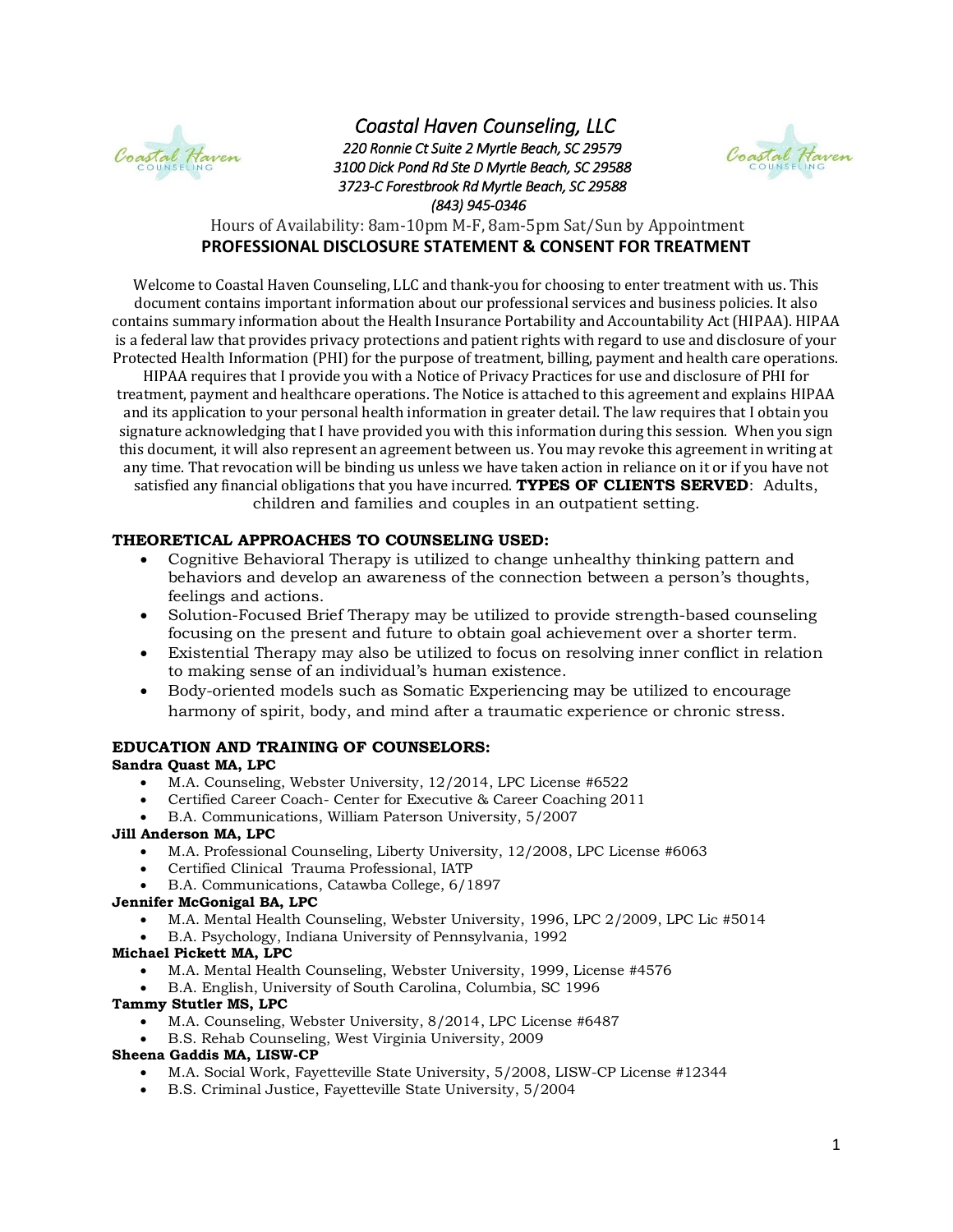### **Wendy Talbert MEd, LPC**

- Master of Education in Counselor Education, University of SC, 1991, License # 3981
- B.S. Elementary Education, Frances Marion, 1985

## **L. Chad Robinette, LISW-CP**

- Certified Addictions Counselor, 2018, LISW-CP, License #10285
- Master of Social Work, University of SC, 2012

## **Diantha Bovey MSW, LISW-CP**

- Master of Social Work, University of Maine, 2012, LISW-CP, License #SW13224 CP
- B.A. English Lit, University of Illinois, 1996

### **David Murray MA, LPC**

- M.A. Mental Health Counseling, Liberty University, 2013, LPC License #6494
- Masters of Business, Winthrop University, Rock Hill, SC 1997
- BS of Business Admin, The Citadel, Charleston, SC

### **Debbie Jackson MSW, LISW-CP**

- Master of Social Work, WV University Morgantown, 1993, LISW-CP License #12080
- B.A. Social Work, The University of Akron, 1990

### **Tina Okenfuss MS, LPC**

- M.S. Clinical Counseling, Central Methodist University, LPC License #7295
- MS Professional Counseling Emphasis in Trauma, Grand Canyon University, 2019 **Andrew Michaels MA, LPC**
	- M.S. Mental Health Counseling, Long Island University/CW Post, 2015, LPC License #7232
	- B.A. Psychology, SUNY, 1984

## **Lindsey McFarland, MSW, LISW-CP**

- M.S. Masters in Social Work, University of Louisville, LISW-CP License #11999
- B.A. Psychology & Sociology Western Kentucky University 5/2003 Bowling Green, KY **Veronica Seitzinger, MSW, LISW-CP**
	- MSW School of Social Work, Marywood University, 2002 LISW-CP License #13796
	- B.A. Psychology Albright College 5/1986

**SERVICES:** Therapy is a relationship between people that works in part because of clearly defined rights and responsibilities held by each person. This framework helps to create the safety to take risks and the support to become empowered to make changes in one's life. As a client in psychotherapy, you have certain rights and responsibilities that are important for you to know about. There are also legal limitations to those rights that you should be aware of. As your therapist, we have corresponding responsibilities to you. These respective rights and responsibilities are described in the following section. Psychotherapy has both benefits and risks. Risks sometimes include experiencing uncomfortable feelings such as sadness, guilt, anxiety, anger, frustration, loneliness and helplessness. Psychotherapy often requires discussing unpleasant aspects of your life. However psychotherapy has been shown to have benefits for individual who undertake it such as reduction in experience of discomfort and increased satisfaction in interpersonal relationships, greater intra personal awareness and insight, increased skills for managing stress and resolutions to specific problems. There are no guarantees about outcomes. Psychotherapy requires active effort on your part. In order to be the most successful, you will have to work on things that we discuss outside of sessions. The first session and possible few subsequent sessions will involve a comprehensive assessment of your needs. We will then be able to offer some initial impressions of what our work might include. At that point we will discuss your treatment goals and create an individualized treatment plan, if you decide to continue. You should evaluate this information as well as your own assessment about whether you feel comfortable working with us. Therapy involves a commitment of time, money and effort so you should be careful about the therapist that you select. We will discuss any questions you have about interventions or procedures as they arise.

**APPOINTMENTS:** We normally conduct an initial assessment that will last for one to two sessions. During this time we will decide if we are the best fit to provide the services you need in aiding you to meet your treatment goals. This initial assessment session lasts approximately 50-60 minutes. After assessments has been completed, we usually schedule individual and/or family sessions for 50-60 minutes. Clients are generally seen weekly or more or less frequently as needed or agreed upon as medically necessary. You may discontinue treatment at any time. The time scheduled for your appointment is assigned to you and you alone. We request that you provide 24 hours of notice if you must cancel or reschedule a session. You will be charged the full appointment fee for a missed appointment if not cancelled within 24 hours for BCBS and self pay clients. It is important to note that insurance companies do not provide reimbursement for missed sessions. You are responsible for attending appointments on time, and if you are late, your appointment will still likely need to end on time.

**TERMINATION OR REFERRAL:** A client has the right to terminate services at any time by notifying us by phone or by mail, anytime for any reason. This can be done verbally or in writing. When additional counseling is needed, a referral can be made, upon request. The therapist may terminate sessions with a client if: Client is not progressing, If clients missed 3 sessions, If the therapist feels they are at risk of harm, If the client's needs are outside of the scope and specialty of the therapist, For non-payment of services in a prompt manner.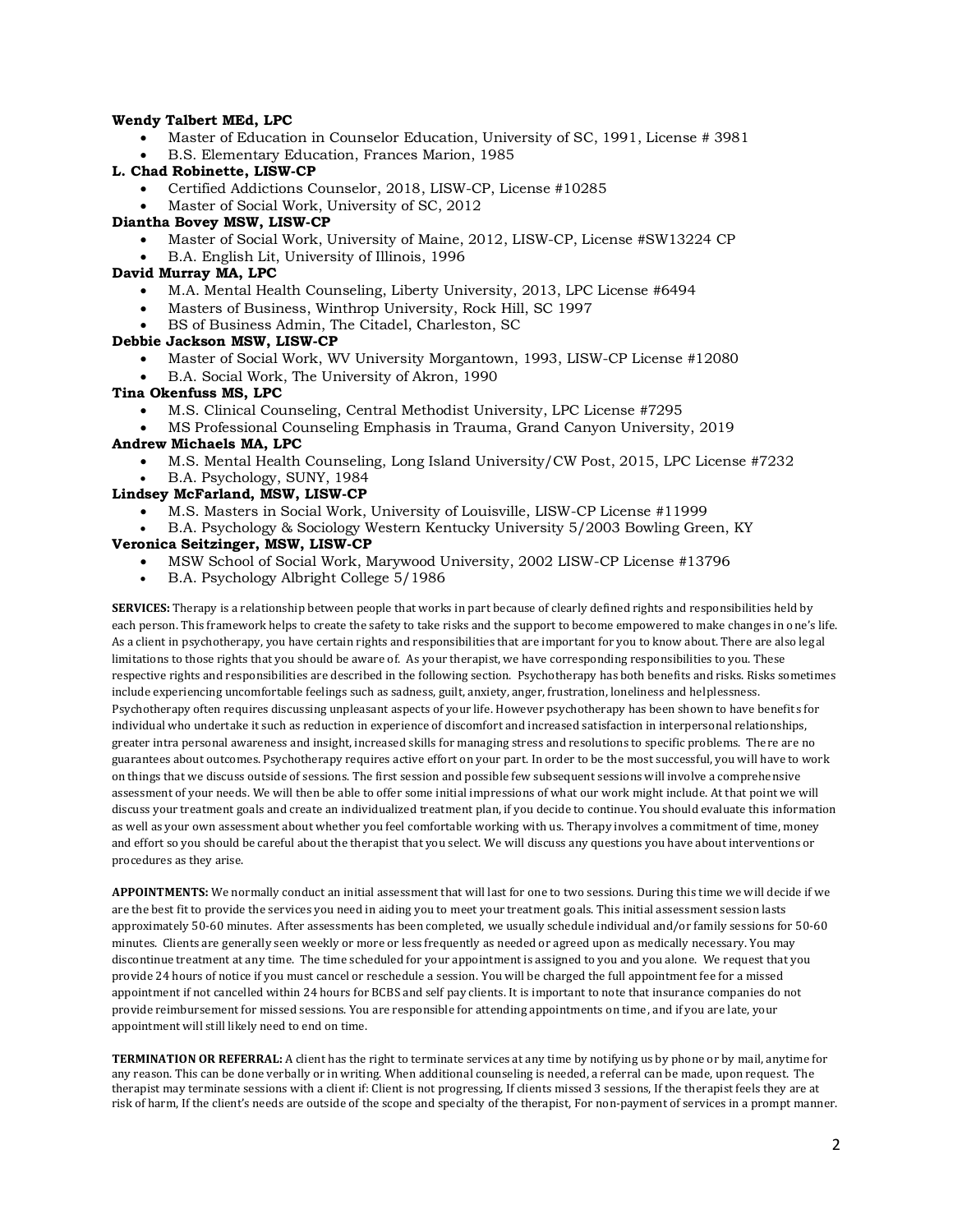**GREIVANCE AND COMPLIANT CONTACT:** South Carolina Dept of Labor, Licensing & Regulation 110 Centerview Dr. P.O. Box 11329 Columbia, SC 29211-1329 Telephone: (803) 896-4470 Fax: (803) 896-4656

**PROFESSIONAL RECORDS:** We are required to keep appropriate records of therapy services that we provide. Your clinical file consists of legal forms such as this form and your HIPAA notification form, a record of visits and payments, assessment results, individual plan of care, progress summaries, and copies of electronic communications and progress notes. These progress notes will contain enough information about you to justify treatment or support recommendations. Psychotherapy often includes discussion of sensitive and private information. Case notes include what was done in session and an accounting of treatments utilized and topics discussed. You have a right to look at your chart contents, and copies will be made available to other providers with your written consent for a fee. Your records will be maintained in a secure location in our offices. In the event of the death or incapacitation of Sandra Quast, owner of Coastal Haven Counseling, LLC, her Professional Executor as stated in her Professional will within Therapynotes.com EMR, may take control of records and contact clients to make referrals for your benefit.

**FEES:** Currently our standard fees are as follows: An initial clinical assessment is \$160. Individual or family sessions lasting 50-60 minutes are charged \$120 per session. All payments are due at the time services are rendered and can be in form of credit card (Visa, MasterCard, Discover or American Express) or HSA. There will be a \$35.00 fee for checks that are returned for insufficient funds.

**INSURANCE:** We are on several insurance panels, which means that we are considered an "in-network provider" for those specific panels. For other insurances, we are an "out-of-network provider. "If you expect to use insurance to provide coverage for counseling services, please check your current coverage carefully. Call the phone number on the back of your insurance card and ask about your mental health benefits. Some insurance companies will pay a reduced amount toward services provided by an out-of-network provider. To check on what is covered by your insurance company, it is recommended that you ask your insurance carrier the following questions: 1. Do I have mental health benefits? 2. What is my deductible? 3. Do I have a co-insurance and co-pay and what are these amounts? 4. How many sessions per calendar year does my plan cover? 5. Is Coastal Haven Counseling, LLC on your list of current providers? 6. If the question to no. 5 is no, you may want to ask how much is paid for an out-of-network provider. 7. Do I need a pre-authorization number for sessions to be covered? 8. Is family therapy covered on my plan? If you exceed the amount of sessions that are covered or deemed medically necessary then we must discuss options of paying out of pocket or sessions or discontinuing therapy. Remember that you are responsible or full payment of fees.

**CONFIDENTALITY:** The confidentiality of all communications between a client and a therapist is generally protected by law and us as your therapists cannot and will not tell anyone else what you have discussed or even that you are in counseling services without your written permission. In most situations we can only release information about your treatment to others if you sign a written authorization form that meets certain legal requirements imposed by HIPAA. With the exception of certain situations described below, you have the right to confidentiality of your therapy. You may request that information be shared with whomever you choose and you may revoke that permission at any time. There are some exceptions to confidentiality in which we are legally bound to take action even though that requires revealing some information about a client's treatment. If at all possible, we will make every effort to attempt to inform you when these will have to be put into effect. The legal exceptions to confidentiality include but are not limited to the following: 1. If there is good reason to believe you are threatening serious bodily harm to yourself or others. If we believe a client is threatening serious bodily harm to another we may be required to take protective action which may include notifying the potential victim, notifying the police or seeking appropriate hospitalization. If a client threatens to harm him/herself or another we may be required to seek hospitalization for the client or contact family members or others who can provide protection. 2. If there is good reason to suspect or evidence of abuse or neglect toward children, the elderly or disabled persons. In such a situation, we are required by law to file a report with the appropriate state agency. 3. In response to a court order or where otherwise required by law. 4. To the extent necessary to make a claim on delinquent account via collection agency. 5. To the extent necessary for emergency medical care to be rendered. 6. When your insurance company is involved, such as making a claim, insurance audits, case reviews or appeals. 7. In a natural disaster whereby protected records may be exposed. 8. For professional supervision consultation purposes. **Policy on restraints and seclusion:** We do not use restraints or seclusion interventions in this practice. If someone on the premises believes their physical safety to be threatened, the police will be called and a report made. **CONFIDENTIALITY OF E-MAIL, CELL PHONE, TEXT AND FAXES COMMUNICATION:** It is very important to be aware that e-mail or cell phone communication or texting can be relatively easily accessed by unauthorized people and hence the privacy and confidentiality of such communication can be compromised. E-mails in particular are vulnerable to such unauthorized access due to the fact that servers have unlimited and direct access to all e-mails that may go through them. Faxes can easily be sent erroneously to the wrong address. Please notify us at the beginning of treatment if you decide to avoid or limit in any way the use of all of the above mentioned communication devices. Please do not use e-mail or faxes in the case of an emergency.

**CONSENT FOR TREATMENT:** Client acknowledges that I have received, have read or have had read to me (if requested), and understand information provided to me about the therapy I am considering and have asked and had answered any questions regarding treatment. I do hereby seek and consent to take part in the treatment by the therapist named below. I understand that developing a treatment plan with this therapist and regularly reviewing our work toward meeting the treatment goals are in my best interest. I agree to play an active role in this process. I understand that no promises have been made as to the results of the treatment or any of the procedures provided by this therapist. I understand sexual and/or romantic counselor interactions or relationships with current clients, their romantic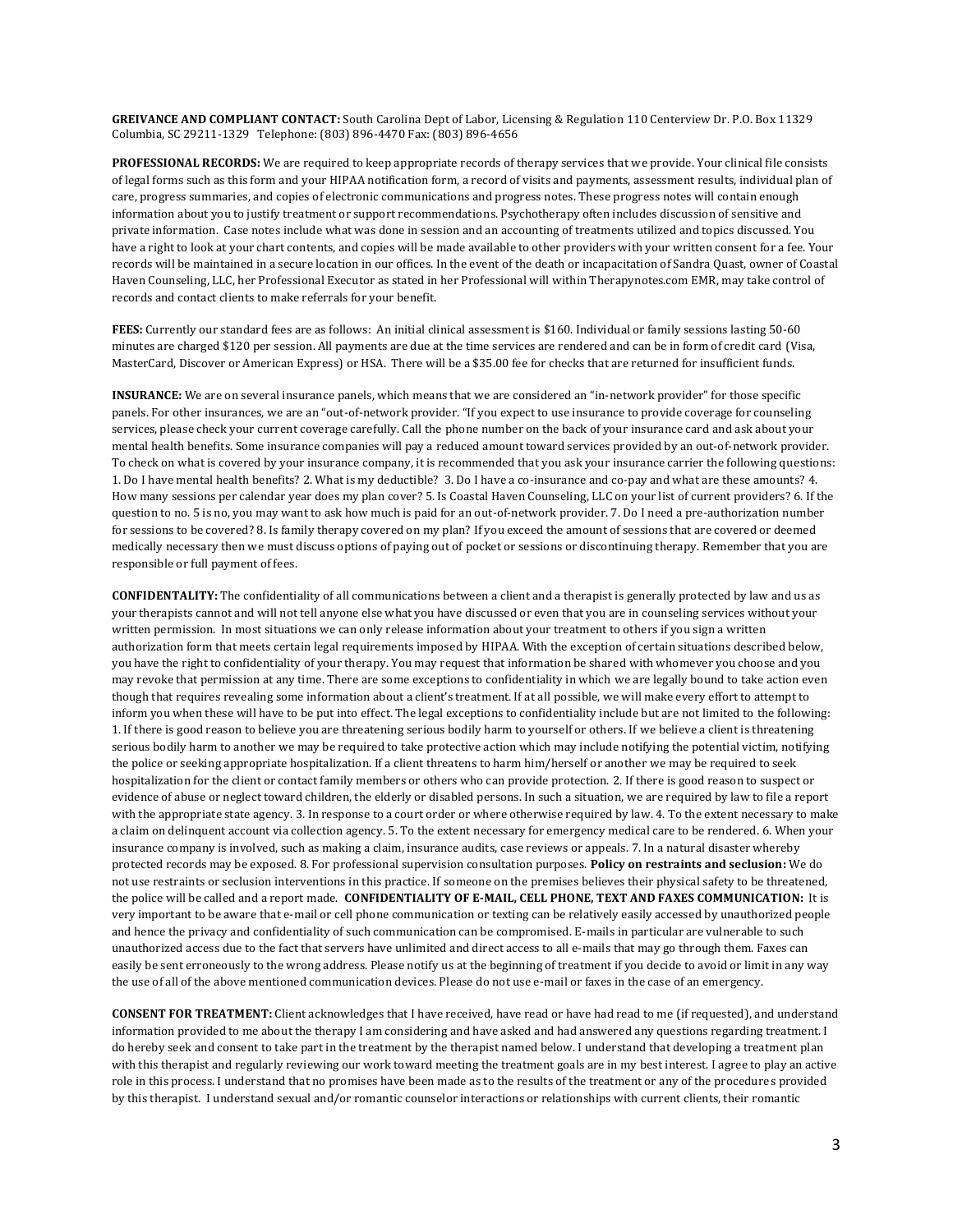partners, or their family members are prohibited. (American Counseling Association Code of Ethics, 2014; A.5.a) I am aware that I may stop my treatment with this therapist at any time. The only services that I will be responsible for paying are the services that I have already received. I understand that I may lose other services or may have to deal with other consequences if I stop treatment. I know that I must cancel a scheduled appointment within at least 24 hours before the time of the appointment. I understand that if I do not cancel or come to a scheduled appointment, I will be charged for that appointment. I am aware that a third party payer/insurance company may be given information about the types, costs, dates and providers of any services I receive. This form authorizes Coastal Haven Counseling, LLC and contracted therapists to release information from my/the patient's records maintained while I was treated by this provider. This information may include but is not limited to intake summaries, clinical records, summaries, treatment plans, diagnoses, progress, recommendations, discharge summaries and other clinical documents. HIV- related information and drug and alcohol information contained in these records will be released in these records under this consent unless indicated here. \_\_\_\_\_ do not release. This information may be sent to a third party payer or its agents and is needed for the following purposes: -Receiving health insurance benefits, reimbursements, payments for services and other similar services. Re-disclosure or re- transfer of these records is expressly prohibited and such re-disclosure may subject you to civil and criminal liability. Federal and State laws restrict the use of the information to criminally investigate or prosecute any alcohol or drug abuse patient. **My signature below authorizes the payment directly to Coastal Haven Counseling, LLC of benefits payable under our policy.** I understand that such payments will be credited to my account with this provider. I further understand that I am financially responsible to this provider for charges not covered or reimbursed by my policy, up to the fee the provider has agreed to accept. I affirm that everything in this form that was not clear has been explained to my satisfaction.

**TeleHealth /TeleTherapy** involves the use of electronic communications to enable health care providers to continue to treat clients with mental health counseling at a distance. **Expected Benefits:** Improved access to mental health care by enabling a patient to remain in his/her home or at a remote private setting while conducting counseling sessions with their therapist. **Possible Risks:** As with any mental health procedure, there are potential risks associated with the use of telehealth/teletherapy. These risks include, but may not be limited to: In rare instances, security protocols could fail, causing a breach of privacy of personal private information. We utilize a HIPAA compliant platform for telehealth https://doxy.me to address this concern as best as possible.

#### **Informed Consent for Telehealth: By signing this form, I understand the following:**

1. I understand that the laws that protect privacy and the confidentiality of mental health information also apply to

TeleHealth/TeleTherapy, and that no information obtained in the use of TeleHealth/TeleTherapy which identifies me will be disclosed to other entities without my consent.

2. I understand that I have the right to withhold or withdraw my consent to the use of TeleHealth/TeleTherapy in the course of my care at any time, without affecting my right to future care or treatment.

3. I understand that I have the right to all information obtained in the course of a TeleHealth/TeleTherapy.

4. I understand that a variety of alternative methods of therapy care may be available to me, and that I may choose one or more of these at any time. My therapist has explained the alternatives to my satisfaction.

5. I understand that TeleHealth/TeleTherapy may involve electronic communication of my personal mental health information.

6. I understand that it is my option to inform my therapist of electronic interactions regarding my care that I may have with other healthcare providers.

7. I understand that I may expect the anticipated benefits from the use of TeleHealth/TeleTherapy in my care, but that no results can be guaranteed or assured.

**Patient Consent To The Use of TeleHealth/TeleTherapy**: I have read and understand the information provided above regarding TeleHealth/TeleTherapy, have discussed it with my therapist or such assistants as may be designated, and all of my questions have been answered to my satisfaction. I hereby give my informed consent for the use of TeleHealth/TeleTherapy in my mental health care. I hereby authorize my therapist at Coastal Haven Counseling, LLC to use TeleHealth/TeleTherapy in the course of my diagnosis and treatment. For questions or to reach us, our phone number is 843-945-0346 and email address i[s coastalhavencounseling@gmail.com.](mailto:coastalhavencounseling@gmail.com)

**YOUR INFORMATION. YOUR RIGHTS. OUR RESPONSIBITLIES:** This notice describes how medical information about you may be used and disclosed and how you can get access to this information. Please review it carefully. **YOUR RIGHTS** When it comes to your health information, you have certain rights. This section explains your rights and some of our responsibilities to help you. You can ask to see or get an electronic or paper copy of your medical record and other health information we have about you. We will provide a copy or a summary of your health information, usually within 30 days of your request. We may charge a reasonable, cost-based fee. You can ask us to correct health information about you that you think is incorrect or incomplete. We may say "no" to your request, but we'll tell you why in writing within 60 days. You can ask us to contact you in a specific way (for example, home or office phone) or to send mail to a different address. You can ask us not to use or share certain health information for treatment, payment, or our operations. We are not required to agree to your request, and we may say "no" if it would affect your care. If you pay for a service or health care item out-ofpocket in full, you can ask us not to share that information for the purpose of payment or our operations with your health insurer. We will say "yes" unless a law requires us to share that information. You can ask for an accounting of the times we've shared your health information for six years prior to the date you ask, who we shared it with, and why. We will include all the disclosures except for those about treatment, payment, and health care operations, and certain other disclosures (such as any you asked us to make). We'll provide one accounting a year for free but will charge a reasonable, cost-based fee if you ask for another one within 12 months. You can ask for a paper copy of this notice at any time, even if you have agreed to receive the notice electronically. We will provide you with a paper copy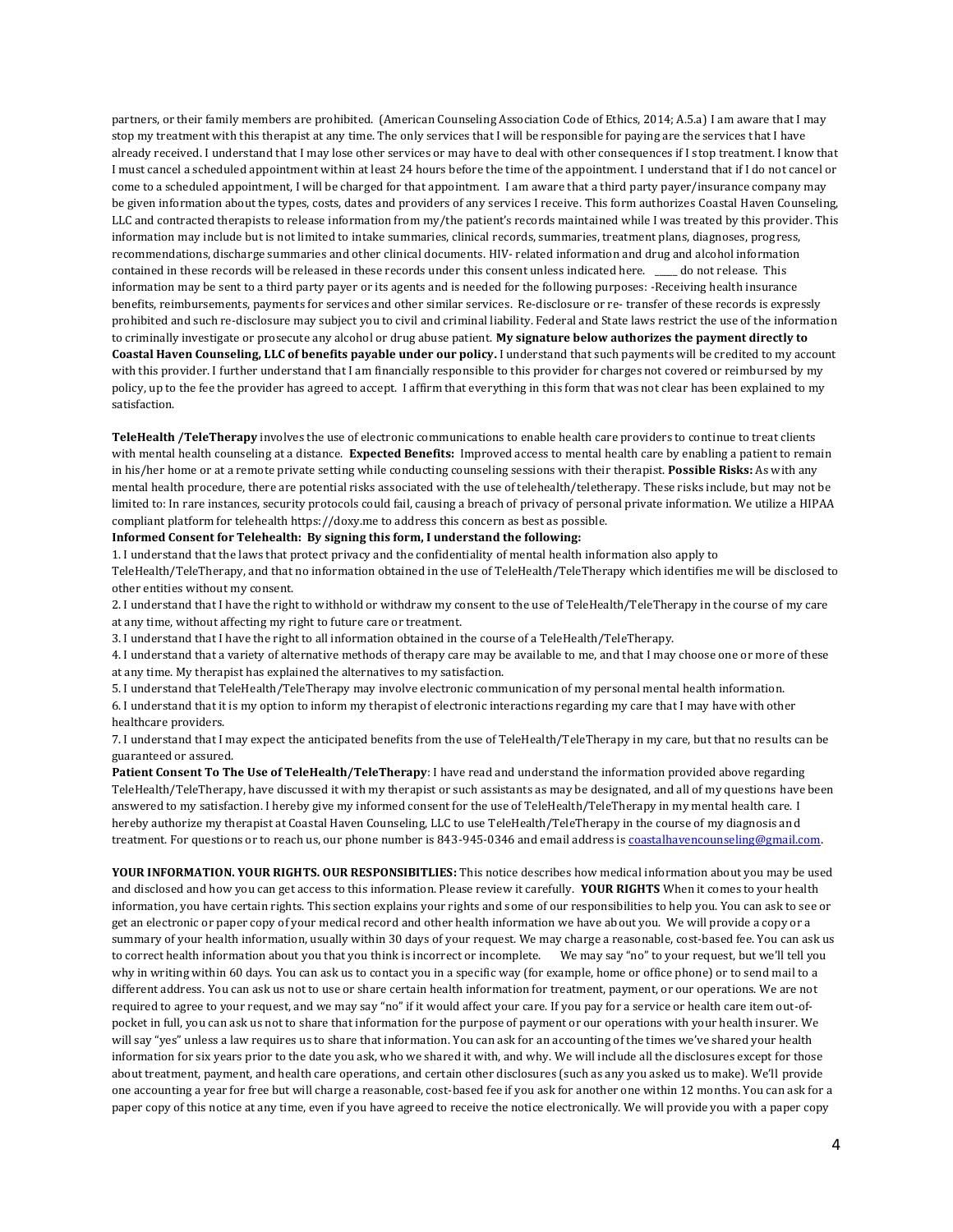promptly. If you have given someone medical power of attorney or if someone is your legal guardian, that person can exercise your rights and make choices about your health information. We will make sure the person has this authority and can act for you before we take any action. File a complaint if you feel your rights are violated. You can complain if you feel we have violated your rights by contacting us using the information on page 1. You can file a complaint with the U.S. Department of Health and Human Services Office for Civil Rights by sending a letter to 200 Independence Avenue, S.W., Washington, D.C. 20201, calling 1-877-696-6775, or visiting www.hhs.gov/ocr/privacy/hipaa/complaints/. We will not retaliate against you for filing a complaint. **YOUR CHOICES** For certain health information, you can tell us your choices about what we share. If you have a clear preference for how we share your information in the situations described below, talk to us. Tell us what you want us to do, and we will follow your instructions. In these cases, you have both the right and choice to tell us to: Share information with your family, close friends, or others involved in your care. Share information in a disaster relief situation. If you are not able to tell us your preference, for example if you are unconscious, we may go ahead and share your information if we believe it is in your best interest. We may also share your information when needed to lessen a serious and imminent threat to health or safety.

In these cases we never share your information unless you give us written permission: Marketing purposes, Sale of your information, **OUR USES AND DISCLOSURES** How do we typically use or share your health information? We typically use or share your health information in the following ways: We can use your health information and share it with other professionals who are treating you. For example: A doctor treating you for an injury asks another doctor about your overall health condition. To run our organization. We can use and share your health information to run our practice, improve your care, and contact you when necessary. Example: We use health information about you to manage your treatment and services. To bill for our services. We can use and share your health information to bill and get payment from health plans or other entities. Example: We give information about you to your health insurance plan so it will pay for your services. How else can we use or share your health information? We are allowed or required to share your information in other ways – usually in ways that contribute to the public good, such as public health and research. We have to meet many conditions in the law before we can share your information for these purposes. For more information see:

ww.hhs.gov/ocr/privacy/hipaa/understanding/consumers/index.html. To help with public health and safety issues. We can share health information about you for certain situations such as: •Preventing disease, •Reporting suspected abuse, neglect, or domestic violence, •Preventing or reducing a serious threat to anyone's health or safety. We can use or share your information for health research. To comply with the law. We will share information about you if state or federal laws require it, including with the Department of Health and Human Services if it wants to see that we're complying with federal privacy law. To work with a medical examiner or funeral director. We can share health information with a coroner, medical examiner, or funeral director when an individual dies. To address workers' compensation, law enforcement, SSI, disability and other government requests. We can use or share health information about you: For workers' compensation claims, For law enforcement purposes or with a law enforcement official, For special government functions such as military or national security and presidential protective services, To respond to lawsuits and legal actions. We can share health information about you in response to a court or administrative order, or in response to a subpoena.

**OUR RESPONSIBILITIES**: We are required by law to maintain the privacy and security of your protected health information. We will let you know promptly if a breach occurs that may have compromised the privacy or security of your information. We must follow the duties and privacy practices described in this notice and give you a copy of it. We will not use or share your information other than as described here unless you tell us we can in writing. If you tell us we can, you may change your mind at any time. Let us know in writing if you change your mind. For more information see: www.hhs.gov/ocr/privacy/hipaa/understanding/consumers/noticepp.html.

**Changes to the Terms of this Notice:** We can change the terms of this notice, and the changes will apply to all information we have about you. The new notice will be available upon request, in our office, and on our web site. Other Instructions for Notice: • Effective Date of this Notice – 3/1/2017 • Name or title of the privacy official Sandra Quast, MA, LPC (843) 945-0346. The Privacy Rule requires therapist to describe any state or other laws that require greater limits on disclosures. For example, "We will never share any substance abuse treatment records without your written permission. If your entity is part of an OHCA (organized health care arrangement) that has agreed to a joint notice, use this space to inform your patients of how you share information within the OHCA (such as for treatment, payment, and operations related to the OHCA). Also, describe the other entities covered by this notice and their service locations. For example, "This notice applies to Sandra Quast, LPC, Coastal Haven Counseling, LLC and other practitioners enrolled as private contract labor under group entity.

**NOTICE OF PRIVACY PRACTICES of COASTAL HAVEN COUNSELING, LLC:** Effective date: March 1, 2017 *THIS NOTICE DESCRIBES HOW MEDICAL INFORMATION ABOUT YOU MAY BE USED AND DISCLOSED AND HOW YOU CAN GET ACCESS TO THIS INFORMATION. PLEASE READ IT CAREFULLY.* This practice provides many types of services, such as individual, family and group counseling sessions, referrals to treatment services and communication with the courts. Information about you must be collected to provide these services. Information collected about you and your health is private. We are required to protect this information by Federal and State law. This information is called "protected health information" and referred to as PHI. This Notice of Privacy Practices tells you how protected information about your health may be used or disclosed in the normal course of business. Not all situations will be described. We will always disclose only the minimum amount of PHI necessary. I agree to follow these policies. However, if there is a need to change these policies you will be notified of any changes. Your Protected Health Information may be Used and Disclosed without Your Authorization. For Safety- If you are considered to be a threat to yourself or others or if a minor, disabled or elderly if you are being hurt. For payment: PHI may be disclosed to obtain payment, or as required by law and for law enforcement. PHI will be used or disclosed when required or permitted by federal